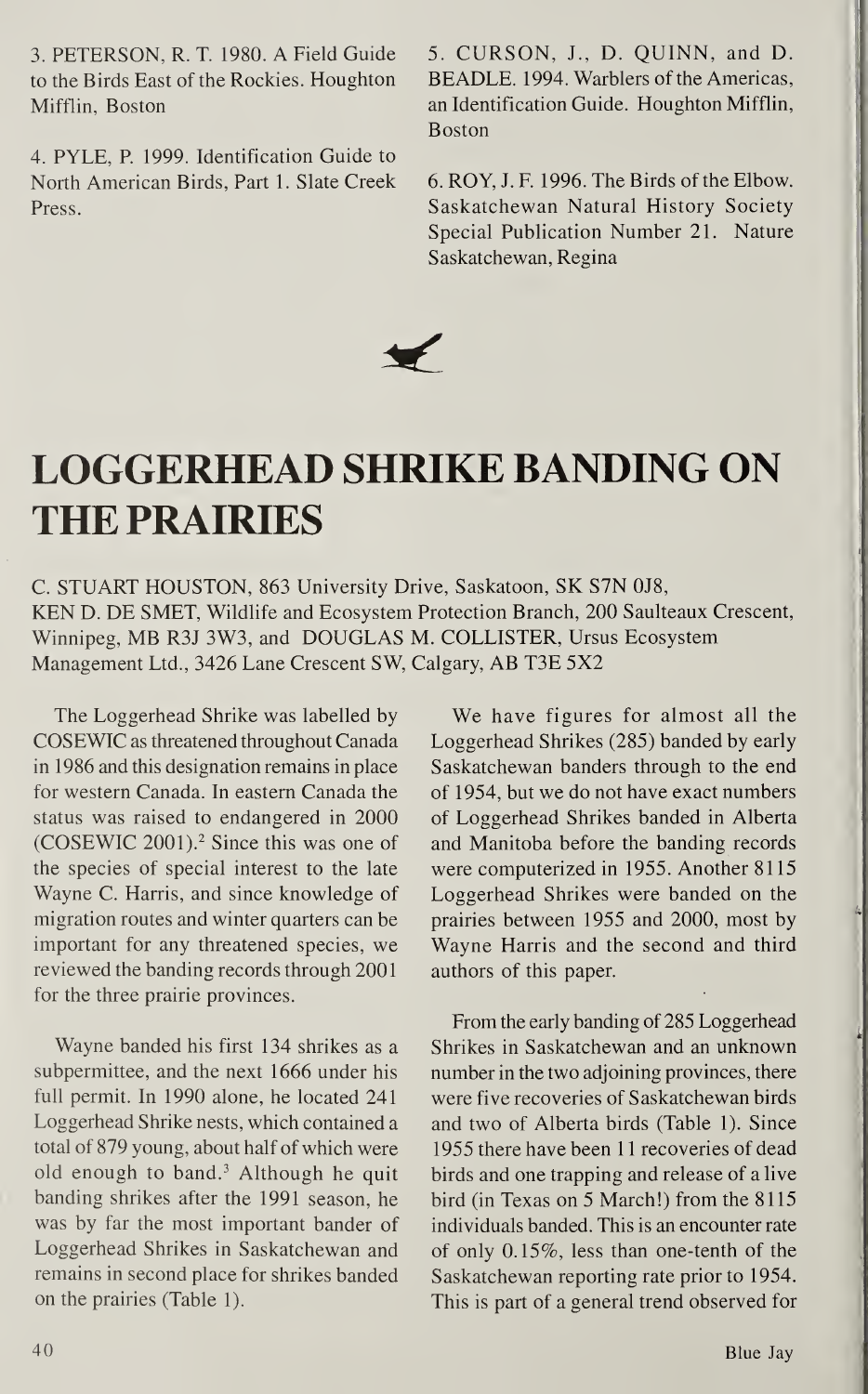most species banded in Saskatchewan, whereby the novelty/curiosity factor on the part of band finders resulted in a higher reporting rate in earlier years. In addition, before 1955, when the encounter rate for Saskatchewan shrikes was 1.75%, it was more common for people to shoot shrikes, in part because the shrike is disliked for its habit of killing small birds and then impaling them on thorns and barbed wire fences.

To learn the migration pathways and wintering grounds of prairie shrikes, we have combined the recoveries of all birds banded both before and after 1955. The geographic distribution of wintering birds is evident from the list of states: Texas, 8, all in late fall, winter and early spring; Oklahoma, 2 (in mid-winter); and Kansas, <sup>1</sup> (January). Two reported from Missouri in September and June, were evidently in migration. In addition, one flightless young banded in extreme southwestern Manitoba hit an object in extreme southeastern Saskatchewan, only about 10 km west of where it was banded, but sufficient to place the recovery in a different province. Three were found in the same province where banded, in August of the same year, within less than two months after banding. One has less confidence in the other two from the same province, one because of an inexact date, and one because it was reported as "band only."

Finally, the Alberta and Manitoba Loggerhead Shrike projects involved checking into the rates at which surviving adults and juveniles, many with a colour band as well as an aluminum band, were detected in subsequent years within the region where they were first banded. Collister and De Smet (1997), based on results from 1987 to 1994, found that rates of return in the year following banding were 3 of 249 (1.2%) for juveniles and 31 of 96 (32%) of adults in southeastern Alberta and 27 of 3716 (0.85%) juveniles and 22 of 140 (16%) for adults in southwestern Manitoba.<sup>1</sup> Ninety-five per cent of adults returned within 4.7 km of their previous nest site, with movements up to 29 km. Surprisingly, Loggerhead Shrike territories were more often re-occupied by new adults than by the previous year's occupants.

Note: Early Saskatchewan Loggerhead Shrike banders, who banded 123 shrikes, but had no recoveries, were: Atkinson, 1; Bard, 5; Baynton, 2; Blakeley, 5; Briggs, 7; JR Carter, 1; Gold, 4; Hammond, 6; Harper, 13; Lang, 20; Lloyd, 11; Myers, 10; Street, 18; Wotherspoon, 20. Twenty additional early banders banded no Loggerhead Shrikes.

Post-1955 banders, who banded 355 shrikes, without any recoveries, were: in Alberta, G. Booth, 3; G.R. Ebel, 33; R.E. Gehlert, 5; C.G. Hampson, 9; Edgar T. Jones, 64; JK Lowther, 2; AF Oeming, 2; E.Pletz, 9; D. Prescott, 39; J.D. Rising, 1; J.K. Schmutz, 69: H.E. Smith, 6; D.W.A. Whitfield, 1; in Saskatchewan, R.E. Gehlert, 9; B. Johns, 17; M.R. Lein, 5; B Matthews, 3; J.B. Millar, 5; S.G. Sealy, 10; A.R. Smith, 40; D.W.A. Whitfield, 19; in Manitoba: D.R.M. Hatch, 1.

1. COLLISTER, D.M., and KEN D. De SMET, 1997. Breeding and natal dispersal in the Loggerhead Shrike. Journal of Field Ornithology 68:273-282.

2. COSEWIC, 2001. Canadian species at risk, May 2001. Committee on the Status of Endangered Wildlife in Canada.

3. KOES, R.F. and P. TAYLOR. 1990. American Birds 44: 1158-1159.